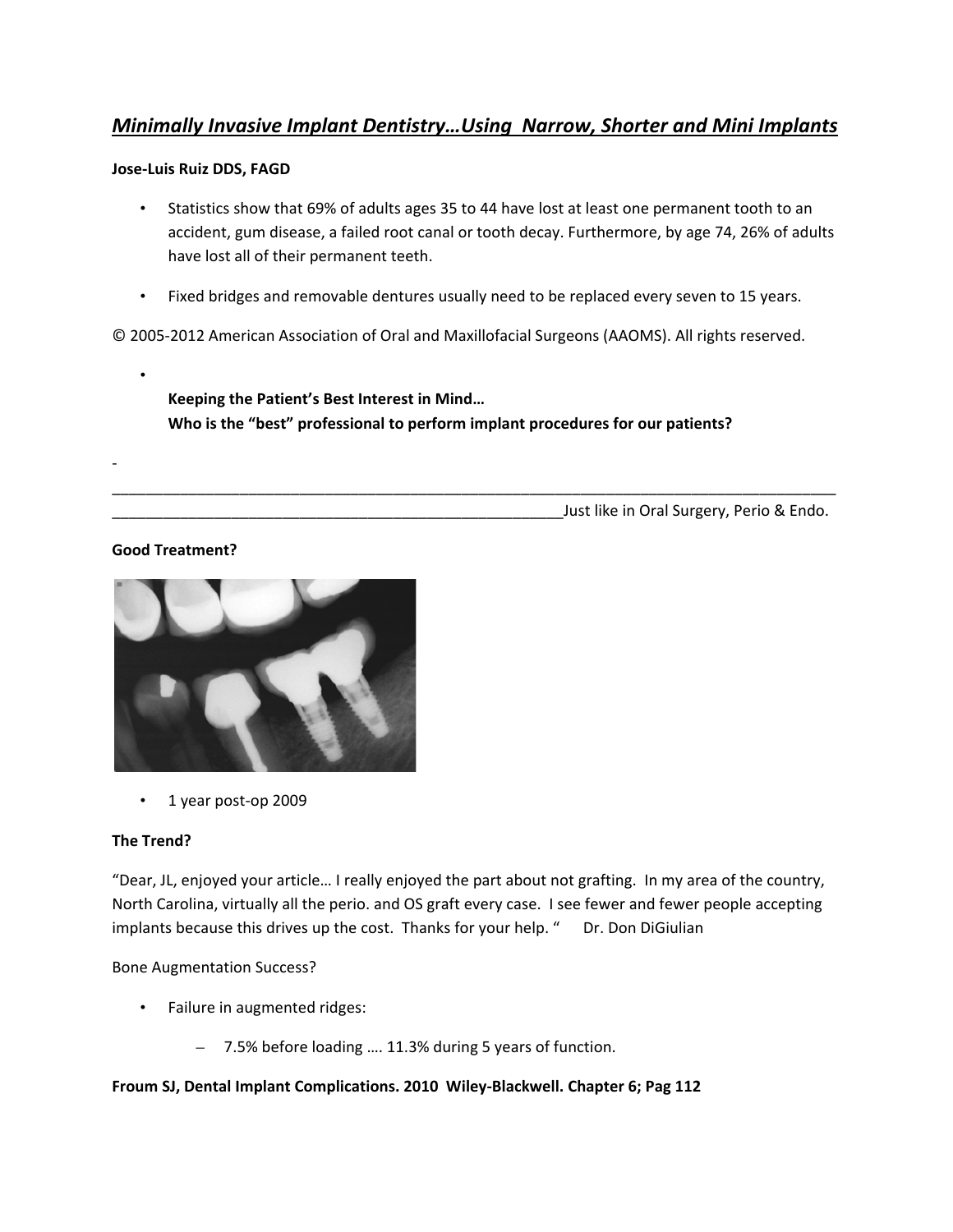–

## **Objective of This Course**

- Encourage Implementation of Simple Implant Surgery in to a GP practice
- Review research from a clinical dentist perspective, including the latest in knowledge on short, narrow and mini implants
- Proper diagnosis
- Encourage additional training…

## *Benefits to patents if GP's perform simple implant surgery:*

- a) Easier access to care.
- b) Lower cost.
- c) Less teeth will be cut for fixed bridges.
- d) GPs are experienced with simple surgery.
- Keeping the Patient's Best Interest in Mind…

Using The Current Model We Use for Oral Surgery, Perio & Endo …

• *GP's are held to the same standards as specialists.*

## **Benefit to a GP Practice**

• Roger Blackwell, PhD, professor of marketing and dean of the business college at the Ohio State University, led his graduate students in researching the future of the business of dentistry. They found that in order for dentists to grow their practices in the millennium, they must be involved in cosmetic dentistry and the placement and restoration of dental implants.

Why should general dentists place implants?

By Jack Hahn, DDS, FAGD Featured in *AGD Impact*, April 2007

## **Specialist Perspective?**

Froum: When first introduced to the profession, endosseous dental implants were performed primarily by oral surgeons and periodontists… as the number of dentists placing implants increases, more dentists who did not routinely perform oral or periodontal surgery…regrettably, in some cases this has resulted in an increased rate of implant‐related complications.

## **Froum SJ, Dental Implant Complications. 2010 Wiley‐Blackwell. Chapter 6; Pag 112**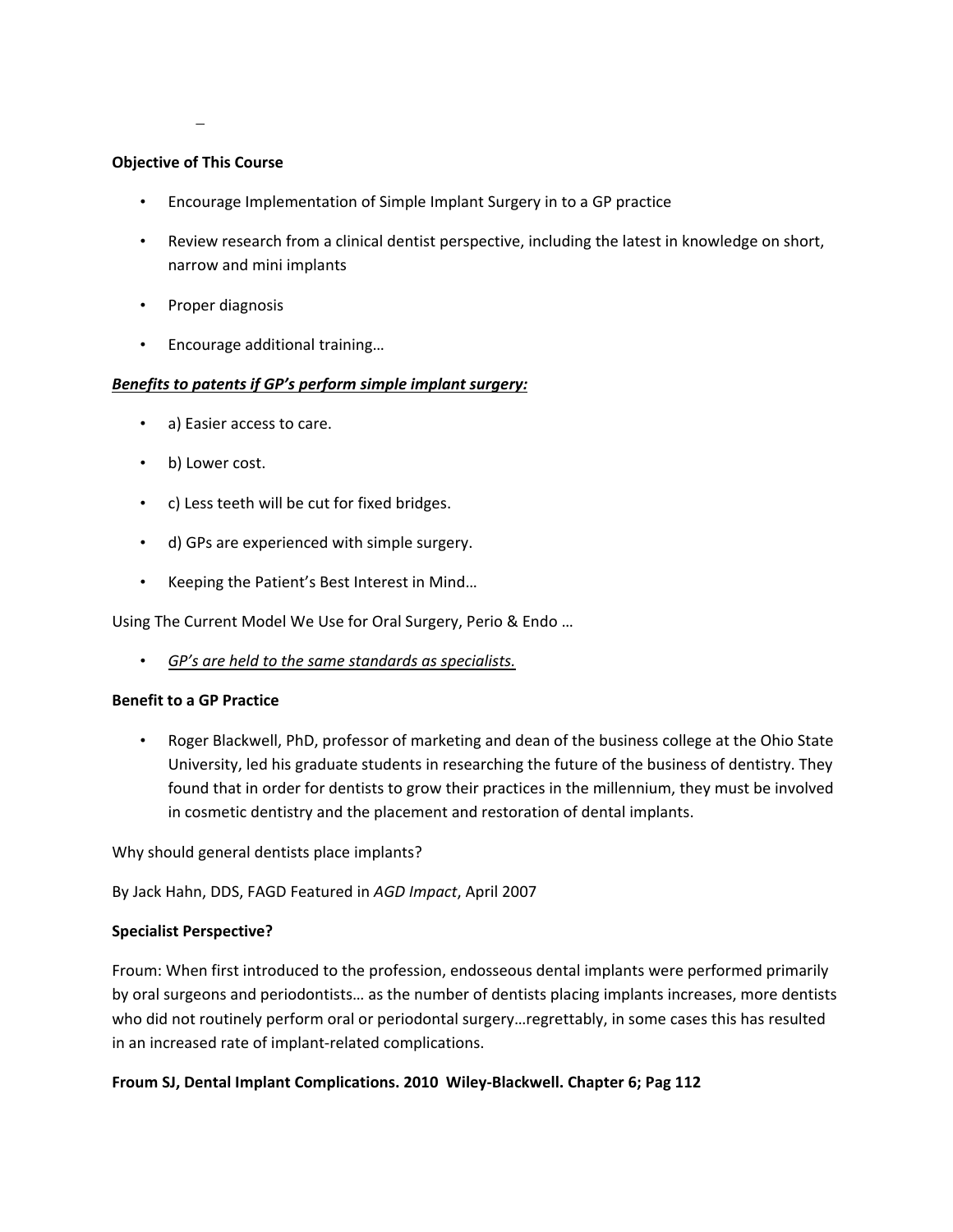### *The 7 Responsibilities of an Implant Dentist:*

- 1. To have proper training.
- 2. To choose the appropriate implant system/s.
- 3. To perform proper diagnosis, Treatment Planning, Radiographic and Presurgical requirements (Know when to refer)
- 4. To choose appropriate type & indication for grafting procedure.
- 5. To establish proper surgical protocol, including managing complications & provisionalization.
- 6. To choose proper Prosthodontics techniques for fixed and removable cases.
- 7. To institute long term management of implant patients and complications.

#### **First Responsibility: To Have Proper Training**

- Current literature indicates that surgery may be divided into two case types: straightforward and complex.
- Educational requirements vary depending on case type.
- Proper Training Is a Journey

 **This course suggests a practical and evidence‐based implementation protocol for general dentists interested in Implant Dentistry. It is adjunctive and a compilation of relevant literature to help develop a philosophy and a protocol for a dental practice… it should not be considered full training and it should encourage further education.**

#### **Dr. Jose‐Luis Ruiz**

Second Responsibility Choose the Appropriate Implant System/s.

AO: When considering placing dental implants, the practitioner has a legal and ethical responsibility to choose a medical device which has a sufficient outcome assessment based on published data.

\_\_\_\_\_\_\_\_\_\_\_\_\_\_\_\_\_\_\_\_\_\_\_\_\_\_\_\_\_\_\_\_\_\_\_\_\_\_\_\_\_\_\_\_\_\_\_\_\_\_\_\_\_\_\_\_\_\_\_\_\_\_\_\_\_\_\_\_\_\_\_\_\_\_\_\_\_\_\_\_\_\_\_\_\_ \_\_\_\_\_\_\_\_\_\_\_\_\_\_\_\_\_\_\_\_\_\_\_\_\_\_\_\_\_\_\_\_\_\_\_\_\_\_\_\_\_\_\_\_\_\_\_\_\_\_\_\_\_\_\_\_\_\_\_\_\_\_\_\_\_\_\_\_\_\_\_\_\_\_\_\_\_\_\_\_\_\_\_\_\_

\_\_\_\_\_\_\_\_\_\_\_\_\_\_\_\_\_\_\_\_\_\_\_\_\_\_\_\_\_\_\_\_\_\_\_\_\_\_\_\_\_\_\_\_\_\_\_\_\_\_\_\_\_\_\_\_\_\_\_\_\_\_\_\_\_\_\_\_\_\_\_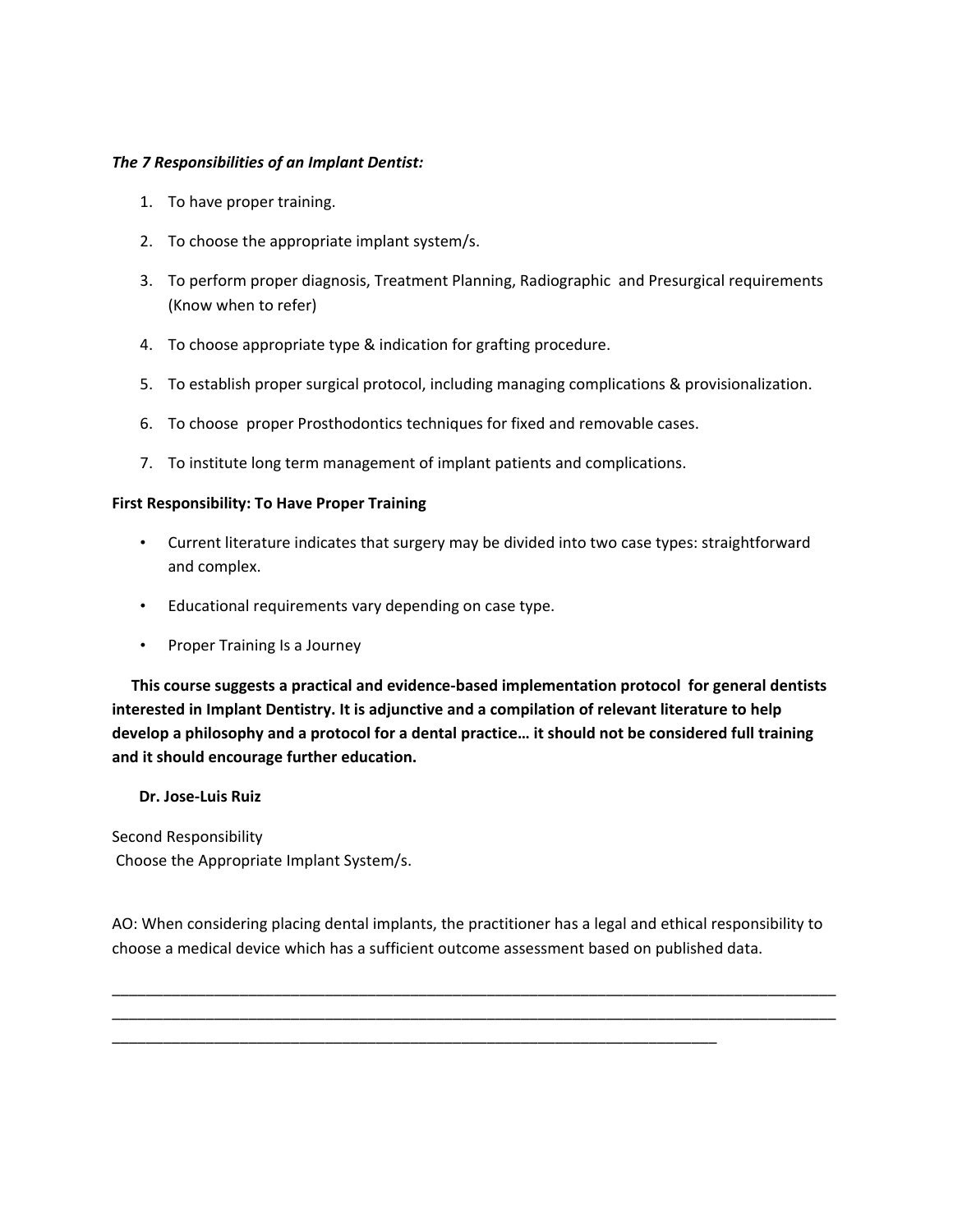**It is my opinion that the unnecessary and excessive cost of implants, components and laboratory work, increases the cost of a procedure which must be more accessible to the larger population.** 

Jose‐Luis Ruiz

# **Choosing Implant, Width & Length**

"A Philosophy Of Treatment"

• Is the Main Stream Philosophy Always Right?!

ACP: "With rapid advancements in soft tissue and bone augmentation, the placement of implants outside the normal anatomic location to support prosthodontics replacement is becoming less acceptable unless there has been informed consent by the patient for alternative implant location and angulation."

# *Angled Abutment*

• The authors searched the dental literature... finite element analysis and strain-gauge studies indicated that increased abutment angulations result in the placement of a greater amount of stress … However, survival studies did not demonstrate a significant decrease of prostheses' longevity associated with angled abutments. Furthermore, there was no additional bone loss adjacent to implants that supported angled abutments compared with straight abutments. **Cavallaro J Jr, Greenstein G**. **Angled implant abutments: a practical application of available knowledge.** J Am Dent Assoc. 2011 Feb;142(2):150‐8

# *Crown to Implant Ratio*

Gomez-P: Within the limited scope of this study, crown-implant ratios were not associated with recorded peri‐implant bone loss.

Birdi: No statistically significant relationship was observed between increasing crown-implant ratios...

**Gómez‐Polo M, BartensF, et al. The Correlation Between Crown‐Implant Ratios and Marginal Bone Resorption: A Preliminary Clinical Study.** Int J Prosthodont. 2010; 23(1)33‐37

Birdi H, Schulte J, Kovacs A, Weed M, Chuang SK. Crown-to-implant ratios of short-length implants. J Oral Implantol. 2010;36(6):425‐33

# *Narrow Implants*

- Geckili: 159 NDIs belonging to four brands…overall success rate of 98.74%.
- Arisan: NDIs can be used with confidence where a regular diameter implant is not suitable. No implant fractured.

## **Impact of implant length and diameter on survival rates**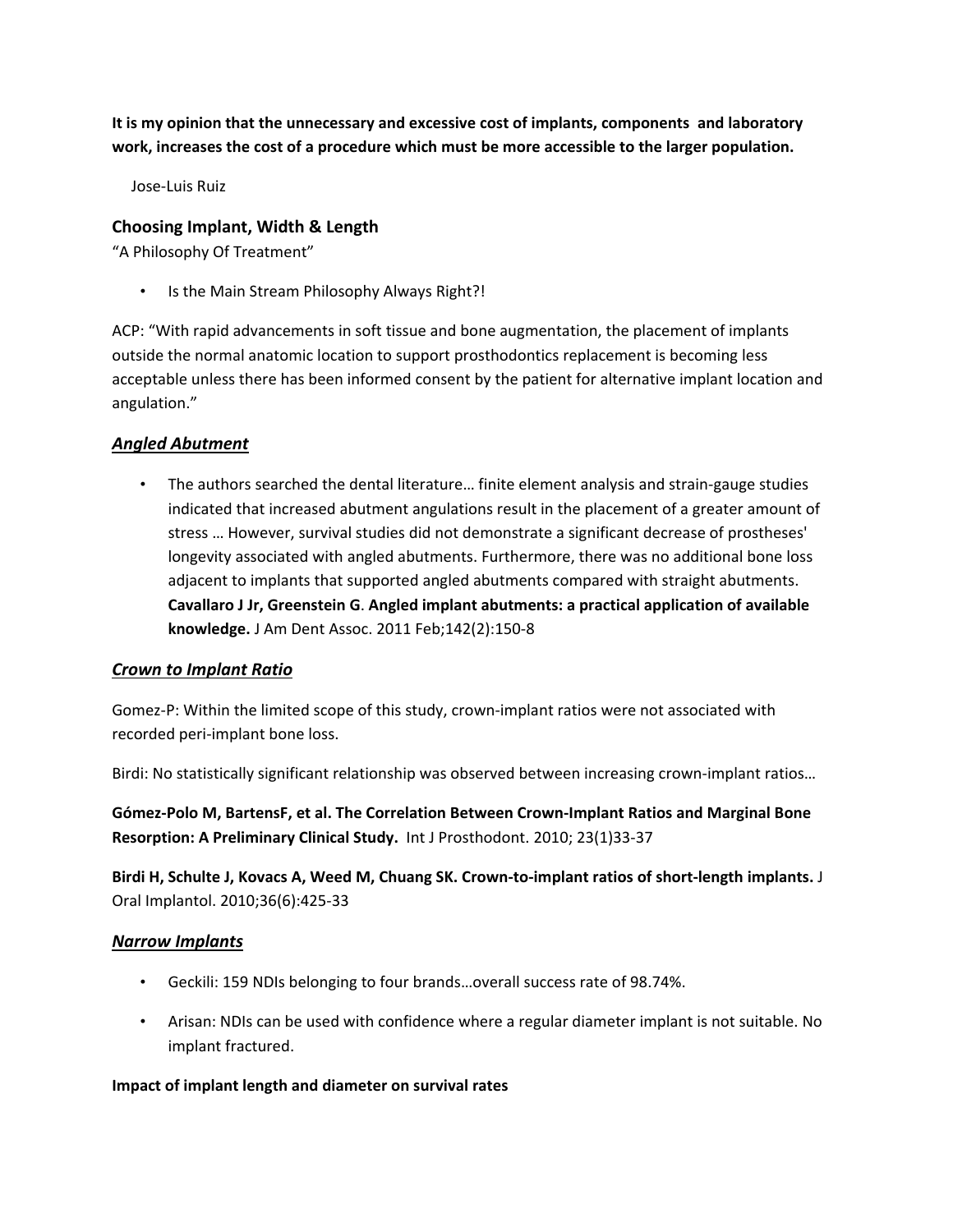• 53 human studies fulfilled the inclusion criteria…More recent publications with an adapted surgical preparation, new implant designs and adequate indications have demonstrated that implant survival rate and diameter have no relationship. **Renouard F, Nisand D. Impact of implant length and diameter on survival rates. Clin Oral Implants Res. 2006 Oct;17 Suppl 2:35‐ 51**

## **Surgical advantages of narrow implants**.

- Leave more bone on facial and lingual of the implant.
- Allow more surgical placements in narrow bone
- Allow more placements without bone augmentation surgery
- Decrease chances of surgical perforations of buccal and lingual plates
- Less expensive and less painful.
- With higher success than bone augmentation option.

## **Ideal Implant Length?**

• Misch: Three dimensional analysis demonstrate that for an implant with direct bone contact, the greater magnitude of stress is concentrated in the crestal 5mm…as a result, under some clinical conditions, stress transfer pattern to the bone maybe similar between short and long implants. Other recent reports in the literature also support the use of short implants.

These studies indicated that there is no significant difference in the reported survival of short versus long implants. Failure of 59 of 2,573 short implants at 1 year was recorded, with 71% of them failing before loading. Only 101 short implants were followed for 5 years. **Int J Oral Maxillofac Implants. 2012 Nov‐Dec;27(6):1323‐31. Survival of short dental implants for treatment of posterior partial edentulism: a systematic review. Atieh MA, Zadeh H, Stanford CM**, **Cooper LF.**

#### **Crown to Implant Ratio**

Gomez‐P: Within the limited scope of this study, crown‐implant ratios were not associated with recorded peri‐implant bone loss.

Birdi: No statistically significant relationship was observed between increasing crown-implant ratios...

• "a short or wide implant may be considered in sites thought unfavorable for implant success, such as those associated with bone resorption or previous injury and trauma. While in these situations implant failure rates may be increased, outcomes should be compared with those associated with advanced surgical procedure such as bone grafting, sinus lifting, and the transposition of the alveolar nerve". . **Renouard F, Nisand D. Impact of implant length and diameter on survival rates. Clin Oral Implants Res. 2006 Oct;17 Suppl 2:35‐51**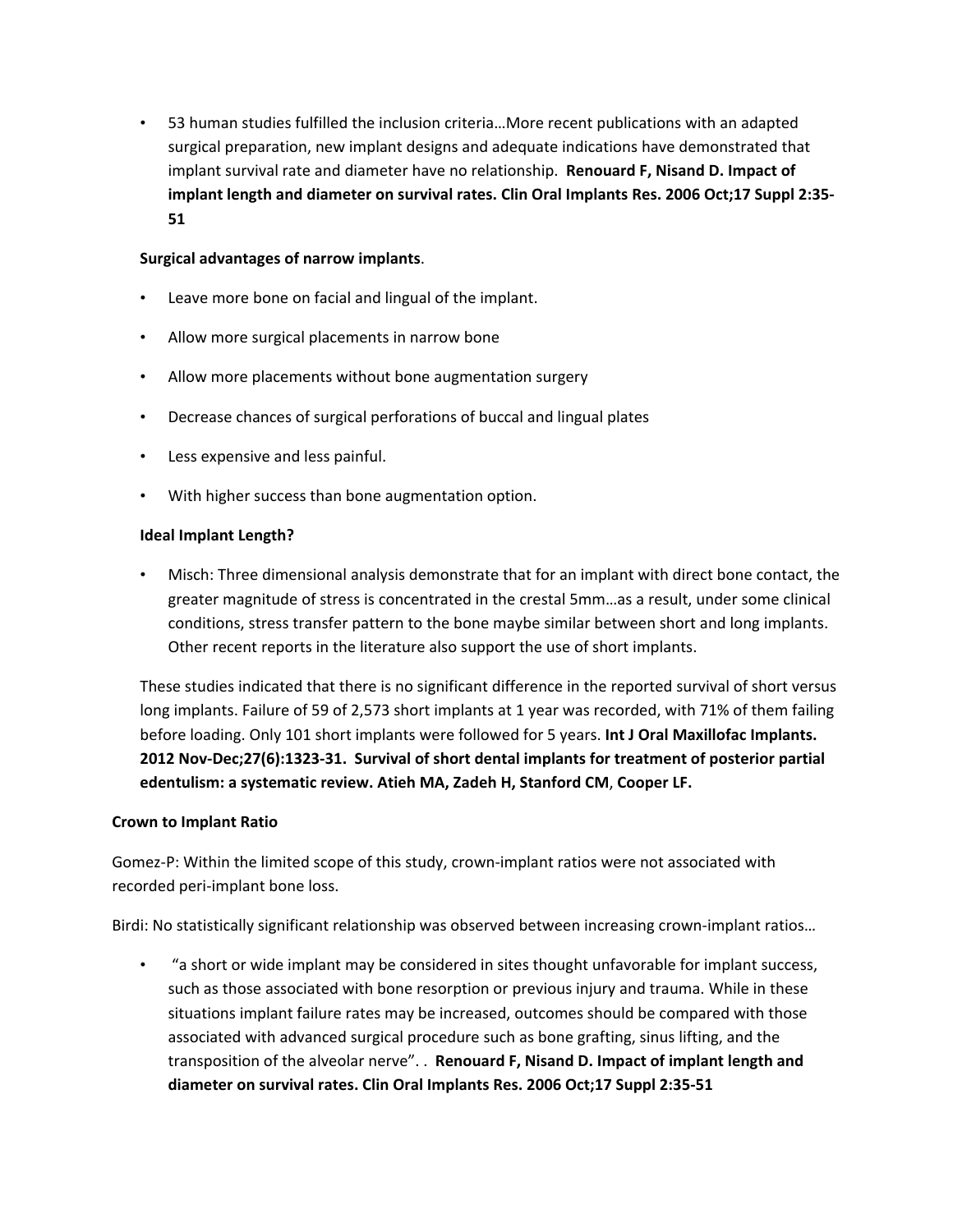• Misch: "Most bone augmentations are not as predictable as implant integration in existing bone volumes. …Complications are more common than implant surgery… discomfort following bone augmentation is usually more than that which occurs after implant surgery"

# **Surgical Benefits of Shorter Implants**

- Decrease chances of surgical perforations of buccal and lingual plates.
- Decrease chances of injuring vital structures.
- Allow more placements without bone augmentation surgery.
- Less expensive and less painful.
- With equal or higher success than bone augmentation
- Short Implants and Occlusion

Mish: (15% failure…with implant shorter than 10mm when occlusally loaded) "Mechanical complications of the implant components or prosthesis outnumber surgical failures…these complications are found more often in bruxism (male) when opposing implant prosthesis and with group function occlusion"

# 3. **Perform Proper Diagnosis, Treatment Planning, Radiographic and Presurgical Requirements (Know When to Refer)**

Proper Diagnosis Includes…

- Medical & Dental History.
- Comprehensive Oral Exam, including occlusal considerations.
- Appropriate Radiographic Records and Pre‐surgical Work‐ups.
- Patient/case Selection!!!

Higher risk of failure:

- Smoking
- Diabetes
- Periodontal Disease
- Osteoporosis
- Radiotherapy
- Immuno compromised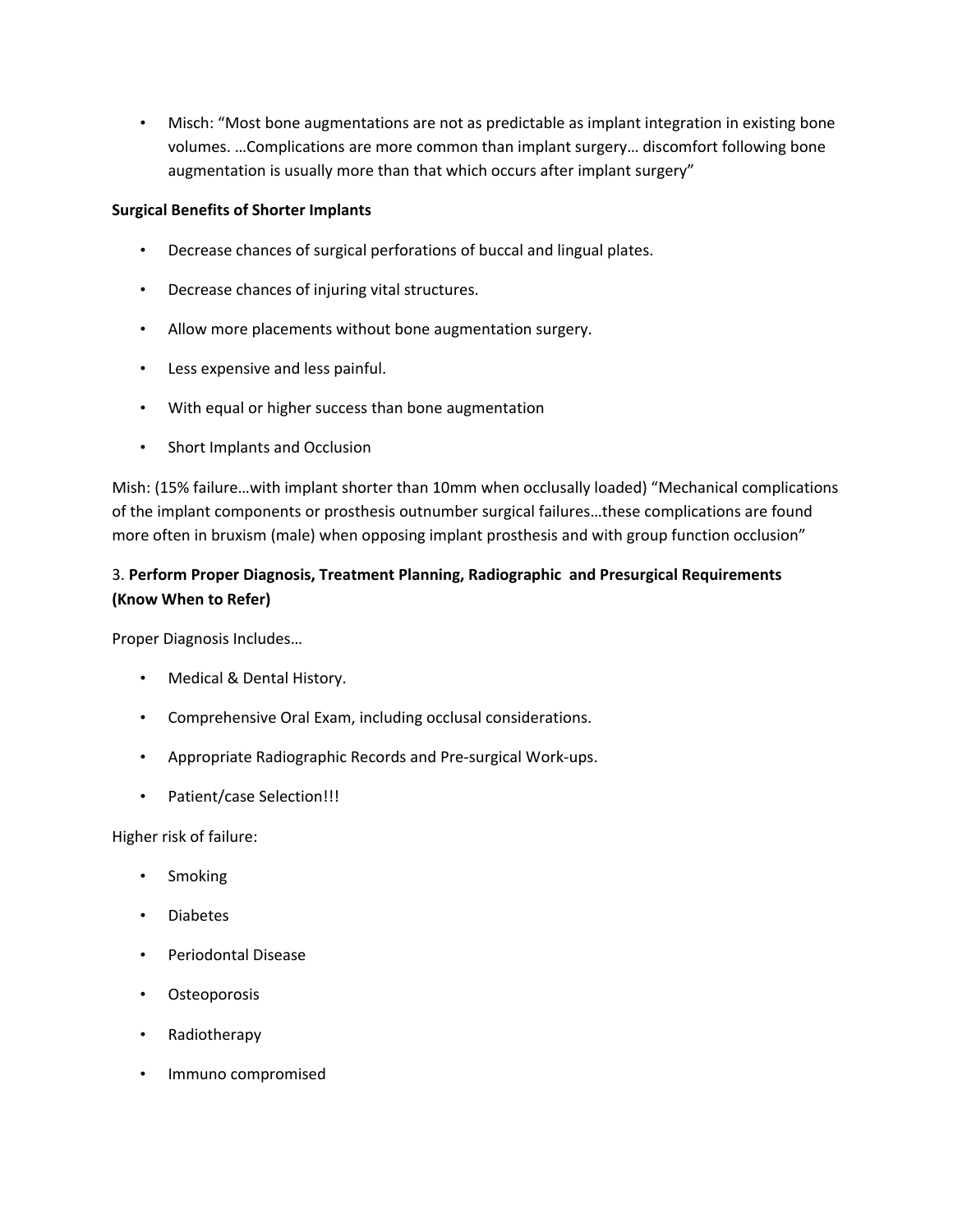- Smokers
- Medical Considerations: Diabetes

## • **Bisphosphonates**

Madrid: From the analysis of the one prospective and the three retrospective series (217 patients), the placement of an implant may be considered a safe procedure in patients taking oral BPs for <5 years.

- **Autoimmune** Crohns disease 8x higher failure, Patients taking large doses of cortisone, have higher risk of failure
- Extreme Caution with Medically‐Compromised Patients… Refer To Specialist
- Always medical clearance in writing for medically compromised patients.

### Proper Diagnosis

- Medical & Dental History.
- Comprehensive Oral Exam, including occlusal considerations.
- Appropriate Radiographic Records and Pre‐surgical Work‐ups.
- Patient/case Selection!!!

## **When is Occlusion Important?**

• **7 Signs and Symptoms of Occlusal Disease‐**

Is Cone Beam CT Standard of Care?

• AO: *CBCT now fulfills the requirements to be considered a standard of care in the diagnosis and planning of implant treatment*… **The incorporation of CBCT machines into some dental practices, and their subsequent use and reporting on the acquired field of view, is of concern to radiologists and authorities responsible for radiation protection.** 

**\_\_\_\_\_\_\_\_\_\_\_\_\_\_\_\_\_\_\_\_\_\_\_\_\_\_\_\_\_\_\_\_\_\_\_\_\_\_\_\_\_\_\_\_\_\_\_\_\_\_\_\_\_\_\_\_\_\_\_\_\_\_\_\_\_\_\_\_\_\_\_\_\_\_\_\_\_\_ \_\_\_\_\_\_\_\_\_\_\_\_\_\_\_\_\_\_\_\_\_\_\_\_\_\_\_\_\_\_\_\_\_\_\_\_\_\_\_\_\_\_\_\_\_\_\_\_\_\_\_\_\_\_\_\_\_\_\_\_\_\_\_\_\_\_\_\_\_\_\_\_\_\_\_\_\_\_ \_\_\_\_\_\_\_\_\_\_\_\_\_\_\_\_\_\_\_\_\_\_\_\_\_\_\_\_\_\_\_\_\_\_\_\_\_\_\_\_\_\_\_\_\_\_\_\_\_\_\_\_\_\_\_\_\_\_\_\_\_\_\_\_\_\_\_\_\_\_\_\_\_\_\_\_\_\_**

- **AO:** *Every CBCT examination requires justification that it will add new information to aid diagnosis…*
- Surgical stent fabricated from CBCT are not perfect, and stents have a 1‐2 mm inaccuracy…be careful
- CBCT on cases with multiple implants or Single Tooth Close To Vita Structures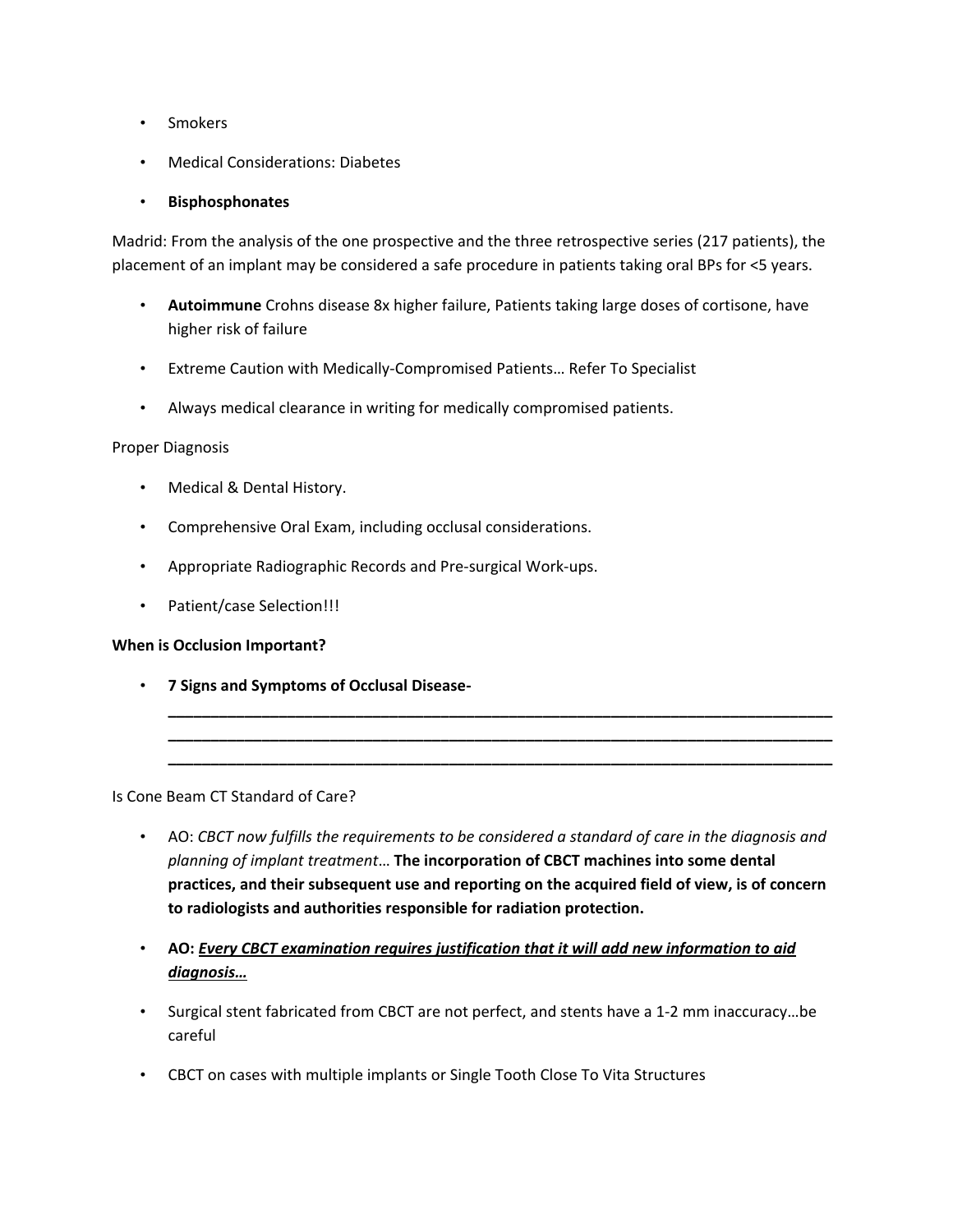### Patient Selection: *We have the option to choose only simple cases!!!*

Complications occur with:

- Highly-esthetic cases.
- Very thin or short ridges.
- Medically compromised patients.
- Poor bone quality.
- Immediate placement.
- Extensive implant rehabilitations.
- Proximity to vital structures.
- Difficult demanding patients.
- 3. Informed Consent

### *Informed Consent is A Must!!!*

• Implant Survival ≠ Implant Success

Forms of implant complications:

- Only 61 % were free of complications after 5 year.
- With in 5 years 24.9% cemented restorations lost retention.
- Studies show that 2 out of 3 implants in the esthetic zone have between 1-2 mm of facial recession.
- Studies on per-implant disease also show that at least 25% to 50% of patient experience perimplantitis or per‐implant mucositis.
- Implants Survive…but Esthetic Failure

#### Thank you

**Jose-Luis Ruiz DDS DrRuiz@DrRuiz.com www.RuizDentalSeminars.com** 

**Full Time Private Practice, Los Angeles CA** 

**Director, of the Los Angeles Institute of Esthetic Dentistry** 

**CE Course Director, USC School of Dentistry**